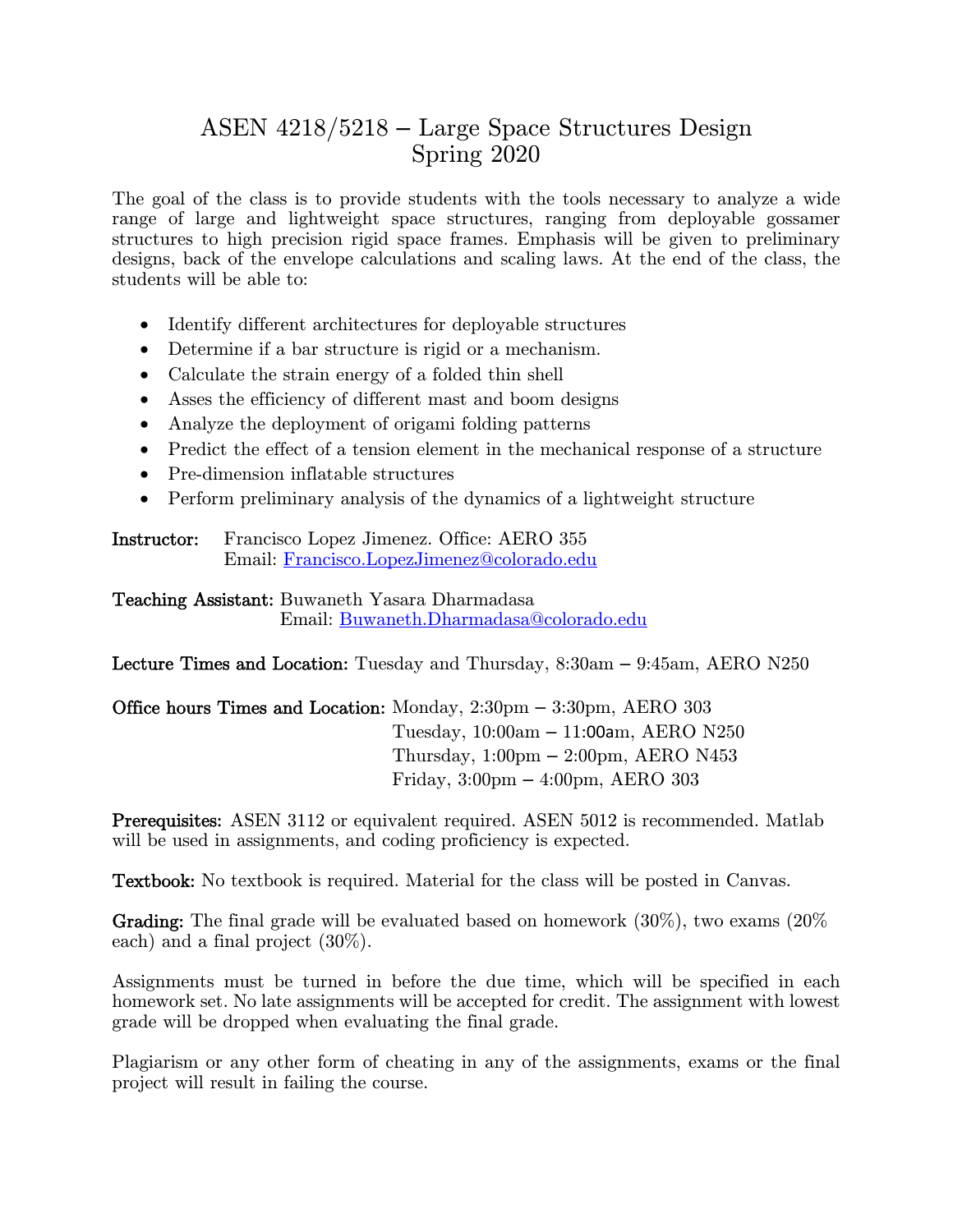## EXAMS

The exams will take place during normal lecture hours, in AERO N250, on Thursday March 5<sup>th</sup> and Tuesday April 22<sup>nd</sup>. The specific material covered on each midterm will be detailed in class.

## FINAL PROJECT

The purpose of the project is to allow students to actively explore a topic they are particularly interested in. It can be done in groups of up to three (for ASEN 5218) or four (for ASEN 4218) people. The expected amount of work will take into account the number of members in the team. It will be graded based on relevance, technical quality, and overall writing and presentation.

Students registered in ASEN 4218 are allowed to consider a literature review providing more detail on one of the topics presented in the course. Students registered in ASEN 5218 need to consider a project with significant technical content (analysis, simulations or experiments). Mixed groups are allowed, but all students will be graded as if registered for ASEN 5218.

The project consists of 3 components: a proposal (15% of project grade), a mid-project review (25% of project grade), and a final report (60% of project grade).

The proposal is due on February  $11<sup>th</sup>$ , by 5 pm. It should be a 2-page document describing the topic chosen, including motivation, background, and a detail description of the amount of work expected to be delivered. Students are strongly encouraged to discuss their plans with the instructor before the proposal is due.

The mid-project review is due on March 19<sup>th</sup>. It should include substantial preliminary work, and a discussion of the next steps required to complete the project. The maximum number of pages is 6 (12-point font).

The final report is due the last week of class and should be no longer than 10 pages (12 point font), with appendixes for code, derivations and additional images. It should be written in the format of a scientific paper: title, abstract, main text, references.

If time allows, there will be short oral presentations in class of the mid-project review and the final report.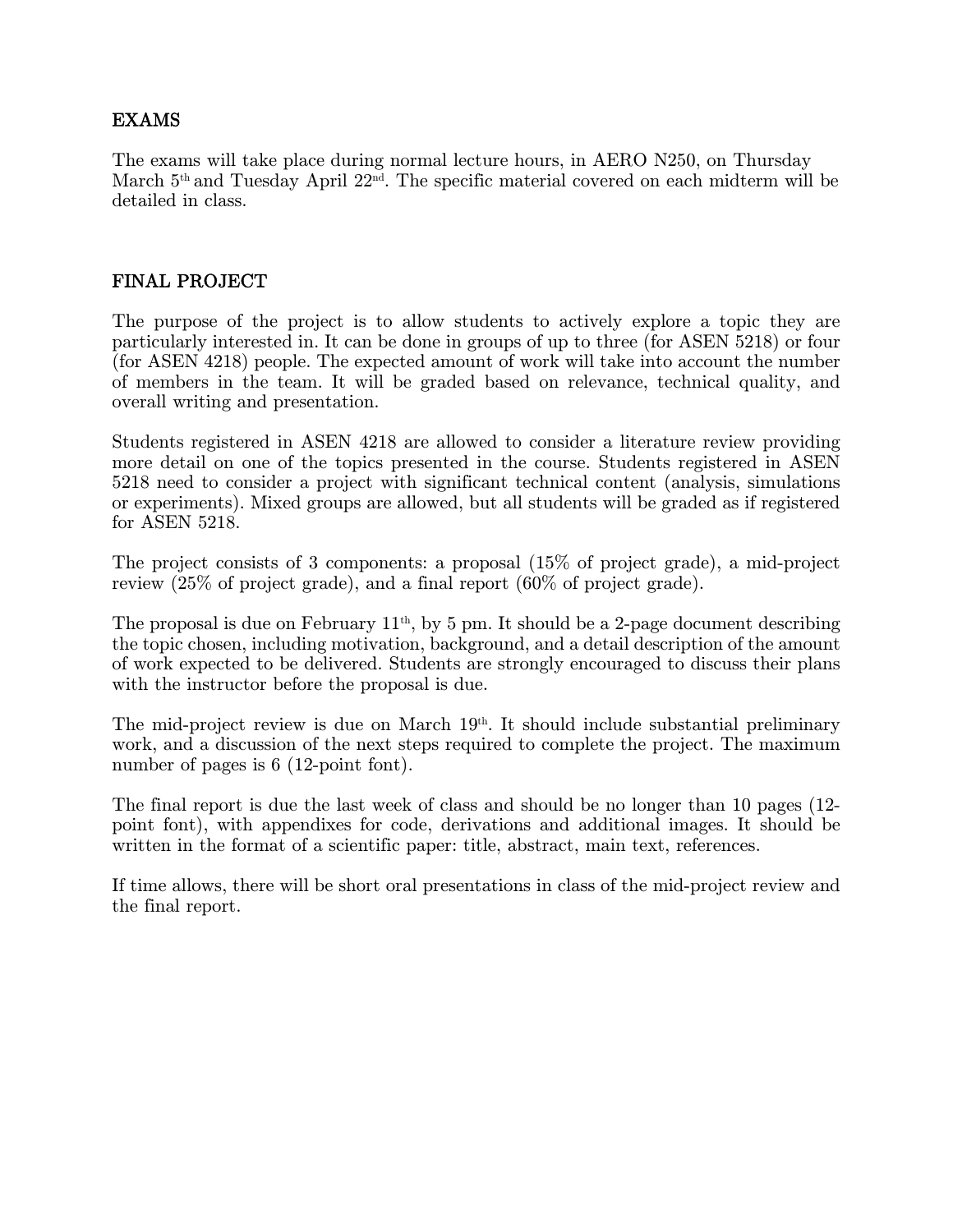# COURSE CONTENT

The following list of topics is not comprehensive. The instructor reserves the right to adapt the course content to adapt to the progress of the course and the interest of the students.

Bar structures

- Rigidity of structures
- Trusses
- Tessellations
- Space frames

#### Mechanisms

- Kinematics of linkages
- Pantographs
- Rigid panel structures

#### Flexible structures

- Foldable booms
- Flexible shells
- $\bullet$  Bi-stable structures
- High strain composites

#### Tension structures

- Balloons and inflatables
- Membrane structures and solar sails
- Tensegrity

#### Origami

- Rigid foldable origami
- Miura-Ori pattern and derivatives
- Curved folding

#### Requirements for large space structures

- Optical performance
- Dynamic response of lightweight structures
- Testing on non-zero gravity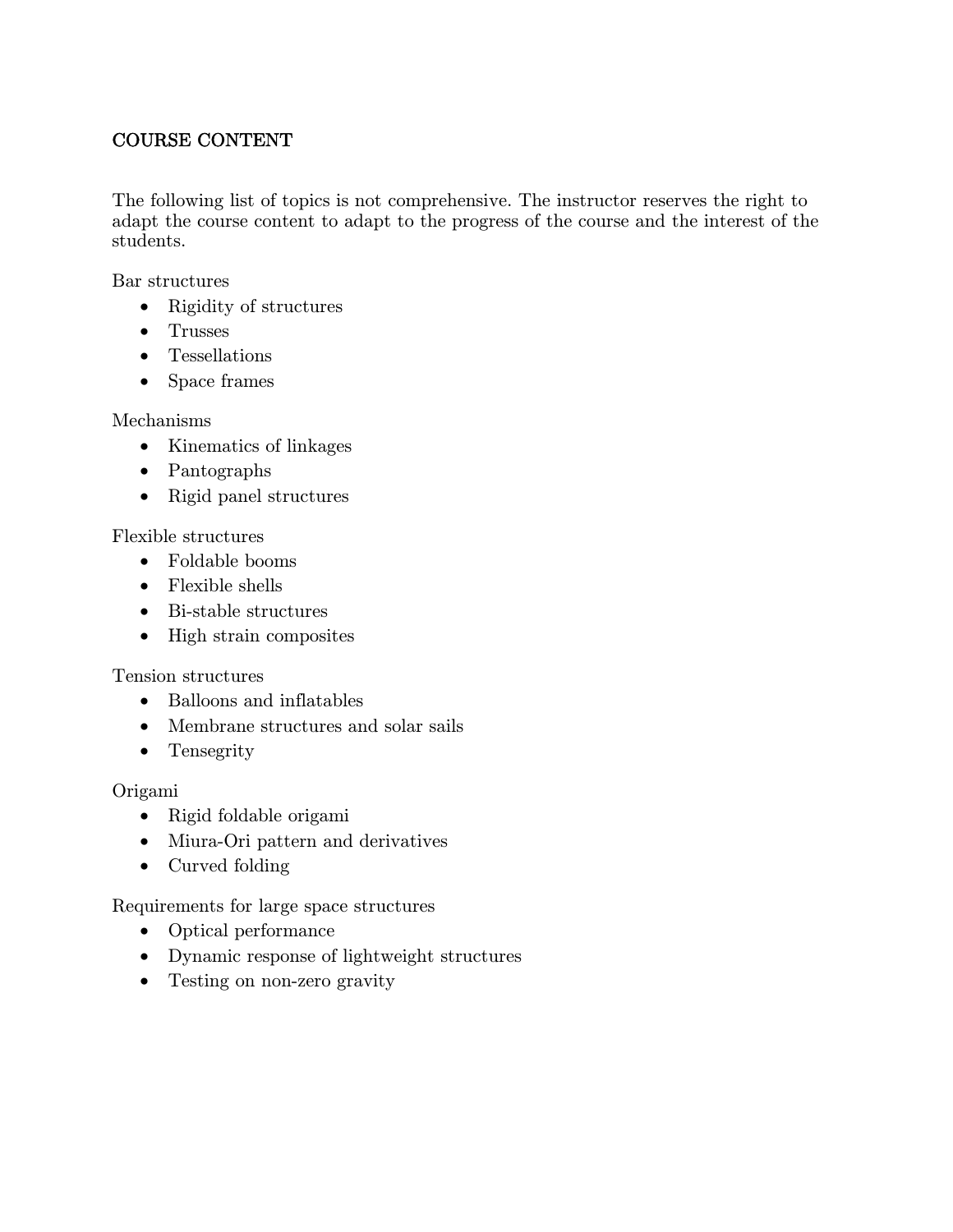# ACCOMMODATION FOR DISABILITIES

If you qualify for accommodations because of a disability, please submit your accommodation letter from Disability Services to your faculty member in a timely manner so that your needs can be addressed. Disability Services determines accommodations based on documented disabilities in the academic environment. Information on requesting accommodations is located on the Disability Services website. Contact Disability Services at 303-492-8671 or dsinfo@colorado.edu for further assistance. If you have a temporary medical condition or injury, see Temporary Medical Conditions under the Students tab on the Disability Services website.

# CLASSROOM BEHAVIOR

Students and faculty each have responsibility for maintaining an appropriate learning environment. Those who fail to adhere to such behavioral standards may be subject to discipline. Professional courtesy and sensitivity are especially important with respect to individuals and topics dealing with race, color, national origin, sex, pregnancy, age, disability, creed, religion, sexual orientation, gender identity, gender expression, veteran status, political affiliation or political philosophy. For more information, see the policies on classroom behavior and the Student Code of Conduct.

## PREFERRED STUDENT NAMES AND PRONOUNS

CU Boulder recognizes that students' legal information doesn't always align with how they identify. Students may update their preferred names and pronouns via the student portal; those preferred names and pronouns are listed on instructors' class rosters. In the absence of such updates, the name that appears on the class roster is the student's legal name.

# HONOR CODE

All students enrolled in a University of Colorado Boulder course are responsible for knowing and adhering to the Honor Code. Violations of the policy may include: plagiarism, cheating, fabrication, lying, bribery, threat, unauthorized access to academic materials, clicker fraud, submitting the same or similar work in more than one course without permission from all course instructors involved, and aiding academic dishonesty. All incidents of academic misconduct will be reported to the Honor Code (honor@colorado.edu); 303-492-5550). Students found responsible for violating the academic integrity policy will be subject to nonacademic sanctions from the Honor Code as well as academic sanctions from the faculty member. Additional information regarding the Honor Code academic integrity policy can be found at the Honor Code Office website. Sexual Misconduct, Discrimination, Harassment and/or Related Retaliation

The University of Colorado Boulder (CU Boulder) is committed to fostering a positive and welcoming learning, working, and living environment. CU Boulder will not tolerate acts of sexual misconduct, intimate partner abuse (including dating or domestic violence), stalking, or protected-class discrimination or harassment by members of our community. Individuals who believe they have been subject to misconduct or retaliatory actions for reporting a concern should contact the Office of Institutional Equity and Compliance (OIEC) at 303-492-2127 or cureport@colorado.edu. Information about the OIEC,